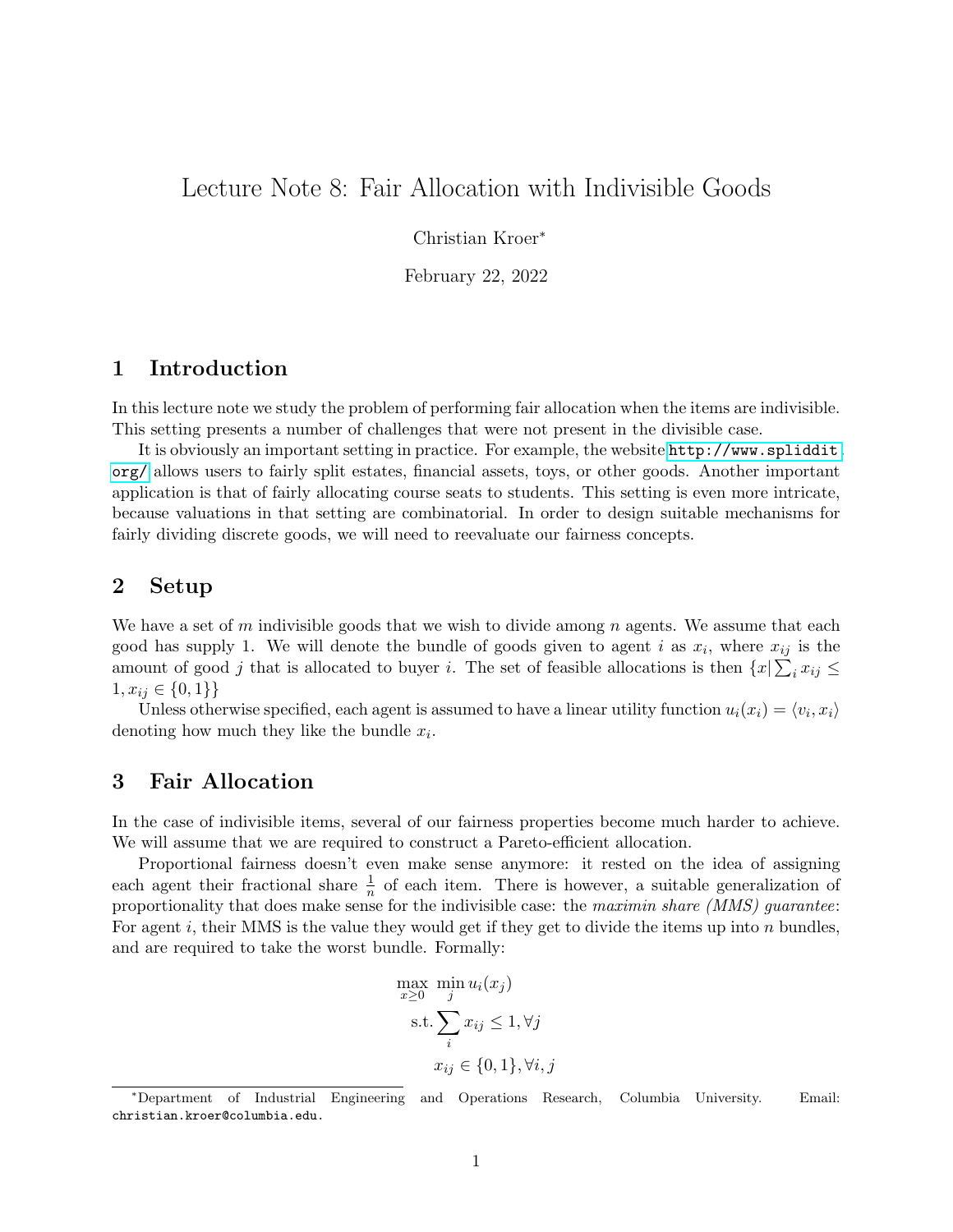We say that an allocation x is an MMS allocation if every agent i receives utility  $u_i(x_i)$  that is at least as high as their MMS guarantee. In the case of 2 agents, an MMS allocation always exists. As an exercise, you might try to come up with an algorithm for finding such an allocation<sup>[1](#page-1-0)</sup>

In the case of 3 or more agents, such a solution may not exist. The counterexample is very involved, so we won't cover it here.

**Theorem 1.** For  $n \geq 3$  agents, there exist additive valuations for which an MMS allocation does not exist. However, an allocation such that each agent receives at least  $\frac{3}{4}$  of their MMS guarantee always exists.

The original spliddit algorithm for dividing goods worked as follows: first, compute the  $\alpha \in [0,1]$ such that every agent can be guaranteed an  $\alpha$  fraction of their MMS guaranteee (this always ends up being  $\alpha = 1$  in practice). Then, subject to the constraints  $u_i(x_i) \ge \alpha \text{MMS}_i$ , a social welfaremaximizing allocation was computed. However, this can lead to some weird results.

<span id="page-1-1"></span>Example 1. Three agents each have valuation 1 for 5 items. In that case, the MMS guarantee is 1 for each agent. But now the social welfare-maximizing solution can allocate three items to agent 1, and 1 item each to agents 2 and 3. Obviously a more fair solution would be to allocate 2 items to 2 agents, 1 item to the last agent.

One observation we can make about the  $3/1/1$  solution versus the  $2/2/1$  solution is that envy is strictly higher in the  $3/1/1/$  solution.

With the above motivation, let us consider envy in the discrete setting. It is easy to see that we generally won't be able to get envy-free solutions if we are required to assign all items. Consider 2 agents splitting an inheritance: a house worth \$500k, a car worth \$10k, and a jewelry set worth \$5k. Since we have to give the house to a single agent, the other agent is guaranteed to have envy. Thus we will need a relaxed notion of envy:

**Definition 1.** An allocation x is envy-free up to one good (EF1) if for every pair of agents i, k, there exists an item j such that  $x_{kj} = 1$  and  $u_i(x_i) \ge u_i(x_k - e_k)$ , where  $e_k$  is the k'th basis vector.

Intuitively, this definition says that for any pair of agents  $i, k$  such that i envies k, that envy can be removed by removing a single item from the bundle of  $k$ . Note that requiring EF1 would have forced us to use the  $2/2/1$  allocation in Example [1.](#page-1-1)

For linear utilities, an EF1 allocation is easily found (if we disregard Pareto optimality). As an exercise, come up with an algorithm for computing an EF1 allocation for linear valuations<sup>[2](#page-1-2)</sup> In fact, EF1 allocations can be computed in polynomial time for any monotone set of utility functions (meaning that if  $x_i \geq x'_i$  then  $u_i(x_i) \geq u_i(x'_i)$ ).

However, ideally we would like to come up with an algorithm that gives us EF1 as well as Pareto efficiency. To achieve this, we will consider the product of utilities, which we saw previously in Eisenberg-Gale. This product is also called the Nash welfare of an allocation:

$$
NW(x) = \prod_i u_i(x_i)
$$

<span id="page-1-0"></span><sup>1</sup>Solution: compute one of the solutions solutions to agent 1's MMS computation problem. Then let agent 2 choose their favorite bundle, and give the other bundle to agent 1. Agent 1 clearly receives their MMS guarantee, or better. Agent 2 also does: their MMS guarantee is at most  $\frac{1}{2}||v_2||_1$ , and here they receive utility of at least  $\frac{1}{2}||v_2||_1$ .

<span id="page-1-2"></span><sup>&</sup>lt;sup>2</sup>This is achieved by the round-robin algorithm: simply have agents take turns picking their favorite item. It is easy to see that EF1 is an invariant of the partial allocations resulting from this process.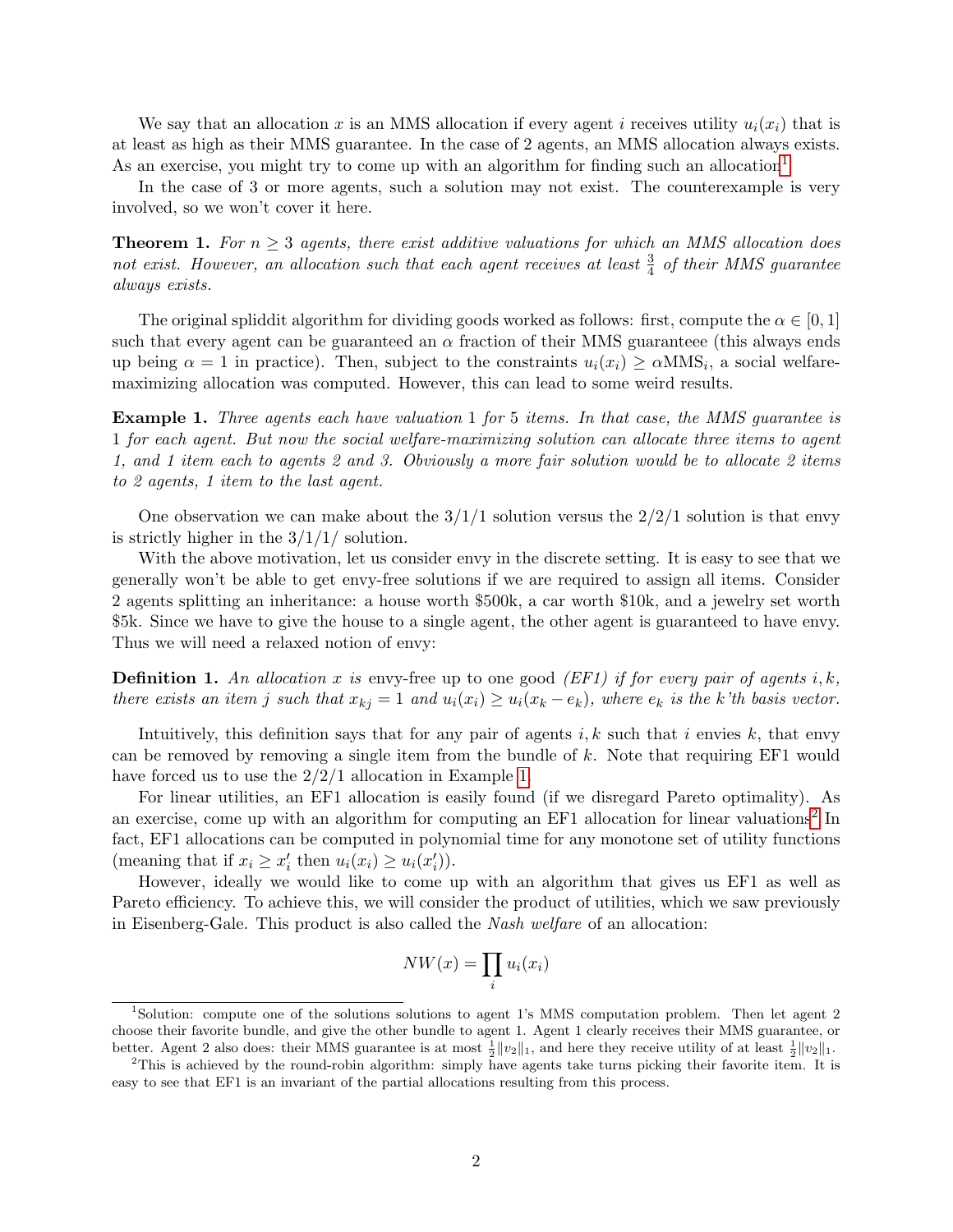The max Nash welfare (MNW) solution picks an allocation that maximizes  $NW(x)$ :

$$
\max_{x} \prod_{i} u_i(x_i)
$$
  
s.t. 
$$
\sum_{i} x_{ij} \le 1, \forall j
$$
  

$$
x_{ij} \in \{0, 1\}, \forall i, j
$$

Note that here we have to worry about the degenerate case where  $NW(x) = 0$  for all x, meaning that it is impossible to give strictly positive utility to all agents. We will assume that there exists x such that  $NW(x) > 0$ . If this does not hold, typically one seeks a solution that maximizes the number of agents with strictly positive utility, and then the largest MNW achievable among subsets of that size is chosen.

The MNW solution turns out to achieve both Pareto optimality (obviously, since otherwise it would not solve the MNW optimization problem), and EF1:

#### Theorem 2. The MNW solution for linear utilities is Pareto optimal and EF1.

*Proof.* Let x be the MNW solution. Say for contradiction that agent i envies agent k by more than one good. Let j be the item allocated to agent k that minimizes the ratio  $\frac{v_{kj}}{v_{ij}}$ . Let x' be the same allocation as x, except that  $x'_{ij} = 1, x'_{kj} = 0$ . The proof is concluded by showing that  $NW(x') > NW(x)$ , which contradicts optimality of x for the MNW problem.

Using the linearity of utilities we have  $u_i(x'_i) = u_i(x_i) + v_{ij}$  and  $u_k(x'_k) = u_k(x_k) - v_{kj}$ . Every other utility stays the same. Now we have

$$
\frac{NW(x')}{NW(x)} > 1
$$
  
\n
$$
\Leftrightarrow \frac{[u_i(x_i) + v_{ij}] \cdot [u_k(x_k) - v_{kj}]}{u_i(x_i)u_k(x_k)} > 1
$$
  
\n
$$
\Leftrightarrow \left[1 + \frac{v_{ij}}{u_i(x_i)}\right] \cdot \left[1 - \frac{v_{kj}}{u_k(x_k)}\right] > 1
$$
  
\n
$$
\Leftrightarrow \frac{v_{kj}}{v_{ij}} [u_i(x_i) + v_{ij}] < u_k(x_k)
$$
\n(1)

<span id="page-2-0"></span> $\Box$ 

By how we choose  $i$  we have

$$
\frac{v_{kj}}{v_{ij}} \le \frac{\sum_{j' \in x_k} v_{kj'}}{\sum_{j' \in x_k} v_{ij'}} \le \frac{u_k(x_k)}{u_i(x_k)},
$$

and by the envy property we have

$$
u_i(x_i) + v_{ij} < u_i(x_k).
$$

Now we can multiply together the last two inequalities to get [\(1\)](#page-2-0).

The MNW solution also turns out to give a guarantee on MNW, but not a very strong one: every agent is guaranteed to get  $\frac{2}{1+\sqrt{4n-3}}$  of their MMS guarantee, and this bound is tight. Luckily, in practice the MNW solution seems to fare much better. On Spliddit data, the following ratios are achieved. In the table below are shown the MMS approximation ratios across 1281 "divide goods" instances submitted to the Spliddit website for fairly allocating goods

| MMS approximation ratio intervals $\mid$ [0.75, 0.8) $\mid$ [0.8, 0.9) $\mid$ [0.9, 1) $\mid$ |            |                                  |  |  |
|-----------------------------------------------------------------------------------------------|------------|----------------------------------|--|--|
| % of instances in interval                                                                    | $0.16\%$ . | $\vert$ 0.7\%   3.51\%   95.63\% |  |  |
| Over 95% of the instances have every player receive their full MMS guarantee.                 |            |                                  |  |  |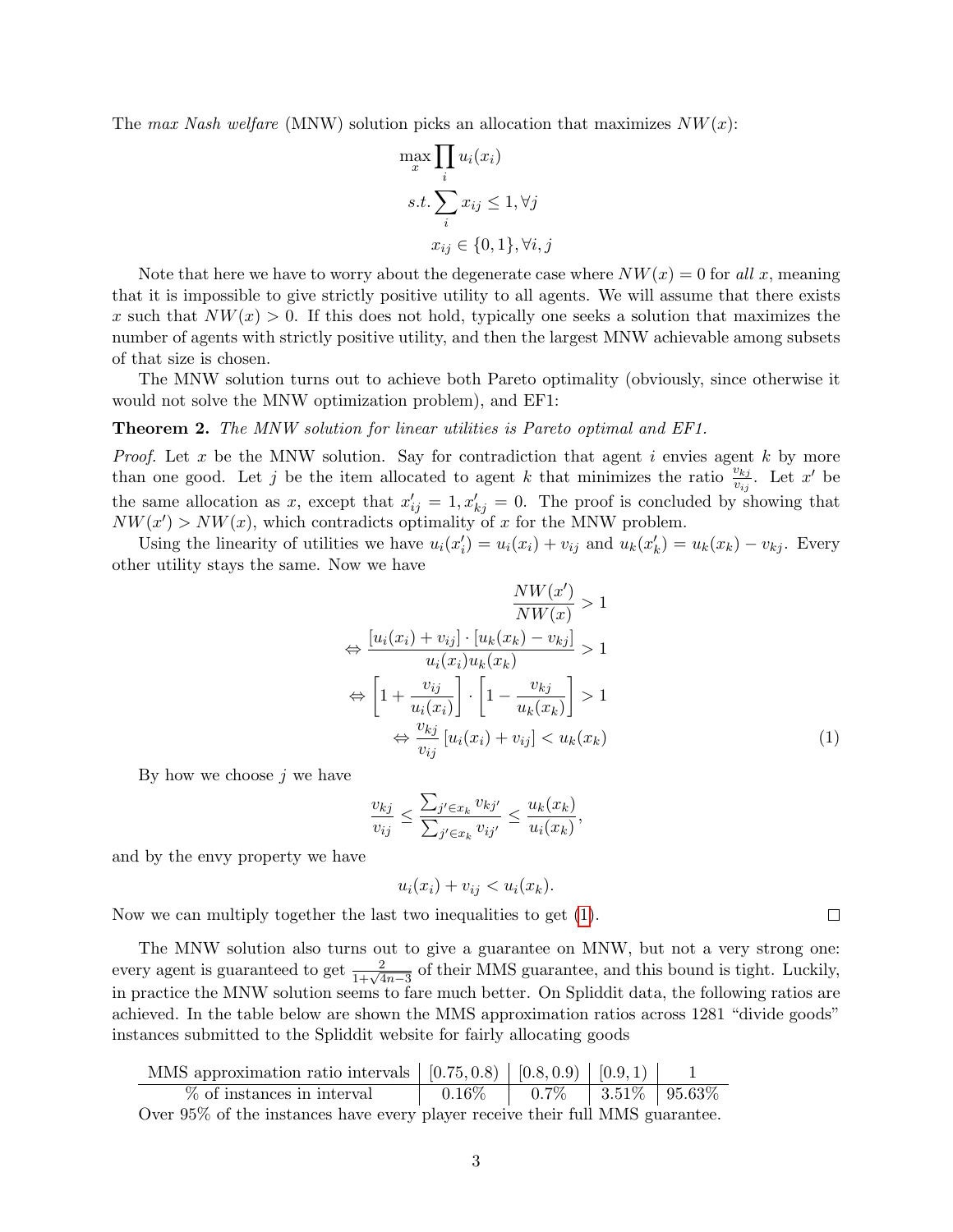## 4 Computing Discrete Max Nash Welfare

#### 4.1 Complexity

The problem of maximizing Nash welfare is generally not easy. In fact, the problem turns out to be not only NP-hard, but NP-hard to approximate within a factor  $\mu \approx 1.00008$  (the best currentlyknown approximation factor is 1.45, so the gap between 1.00008 and 1.45 is open).

The reduction is based the vertex-cover problem on 3-regular graphs, which is NP-hard to approximate within factor  $\approx 1.01$ . A 3-regular graph is a graph where each vertex has degree 3.

The proof is not particularly illuminating, so we will skip it here. However, let's see a quick way to prove a simpler statement: that the problem is NP-hard even for 2 players with identical linear valuations. Consider the following

**Definition 2.** PARTITION problem: you are given a multiset of integers  $S = \{s_1, \ldots, s_m\}$  (potentially with duplicates), and your task is to figure out if there is a way to partition S into two sets  $S_1, S_2$  such that  $\sum_{i \in S_1} s_i = \sum_{i \in S_2} s_2$ .

We may now construct an MNW instance as follows: we create two agents and  $m$  items. Each agent has value  $s_j$  for item j. Now by the AM-GM inequality (2d case:  $\sqrt{xy} \leq \frac{x+y}{2}$  $\frac{+y}{2}$ , with equality iff  $x = y$ ) there exists a correct partitioning if and only if the MNW allocation has value  $(\frac{1}{2} \sum_j s_j)^2$ .

This result can be extended to show strong NP-hardness by considering the  $k$ -EQUAL-SUM-SUBSET problem: given a multiset S of  $x_1, \ldots, x_n$  positive integers, are there k nonempty disjoint subsets  $S_1, \ldots, S_k \subset \mathcal{S}$  such that  $sum(S_1) = \ldots = sum(S_k)$ . The exact same reduction as before works, but with  $k$  agents rather than 2.

#### 4.2 Algorithms

Given these computational complexity problems, how should we compute an MNW allocation in practice?

We present two approaches here. First, we can take the log of the objective, to get a concave function. After taking logs, we get the following mixed-integer exponential-cone program:

$$
\begin{aligned}\n\max \quad & \sum_{i} \log u_i \\
\text{s.t.} \quad & u_i \le \langle v_i, x_i \rangle, \quad \forall i = 1, \dots, n \\
& \sum_{i} x_{ij} \le 1, \qquad \forall j = 1, \dots, m \\
& x_{ij} \in \{0, 1\}, \quad \forall i, j\n\end{aligned} \tag{2}
$$

This is simply the discrete version of the Eisenberg-Gale convex program. One approach is to solve this problem directly, e.g. using Mosek.

Alternatively, we can impose some additional structure on the valuation space: if we assume that all valuations are integer-valued, then we know that  $u_i(x_i)$  will take on some integer value in the range 0 to  $||v_i||_1$ . In that case, we can add a variable  $w_i$  for each agent i, and use either (1) the linearization of the log at each integer value, or (2) the linear function from the line segment  $(\log k, k)$ ,  $(\log (k + 1), k + 1)$ , as upper bounds on  $w_i$ . This gives  $\frac{1}{2} ||v_i||_1$  constraints for each i using the line segment approach (the linearization uses twice as many constraints), but ensures that  $w_i$  is equal to  $\log \langle v_i, x_i \rangle$  for all integer-valued  $\langle v_i, x_i \rangle$ . Using the line segment approach gives the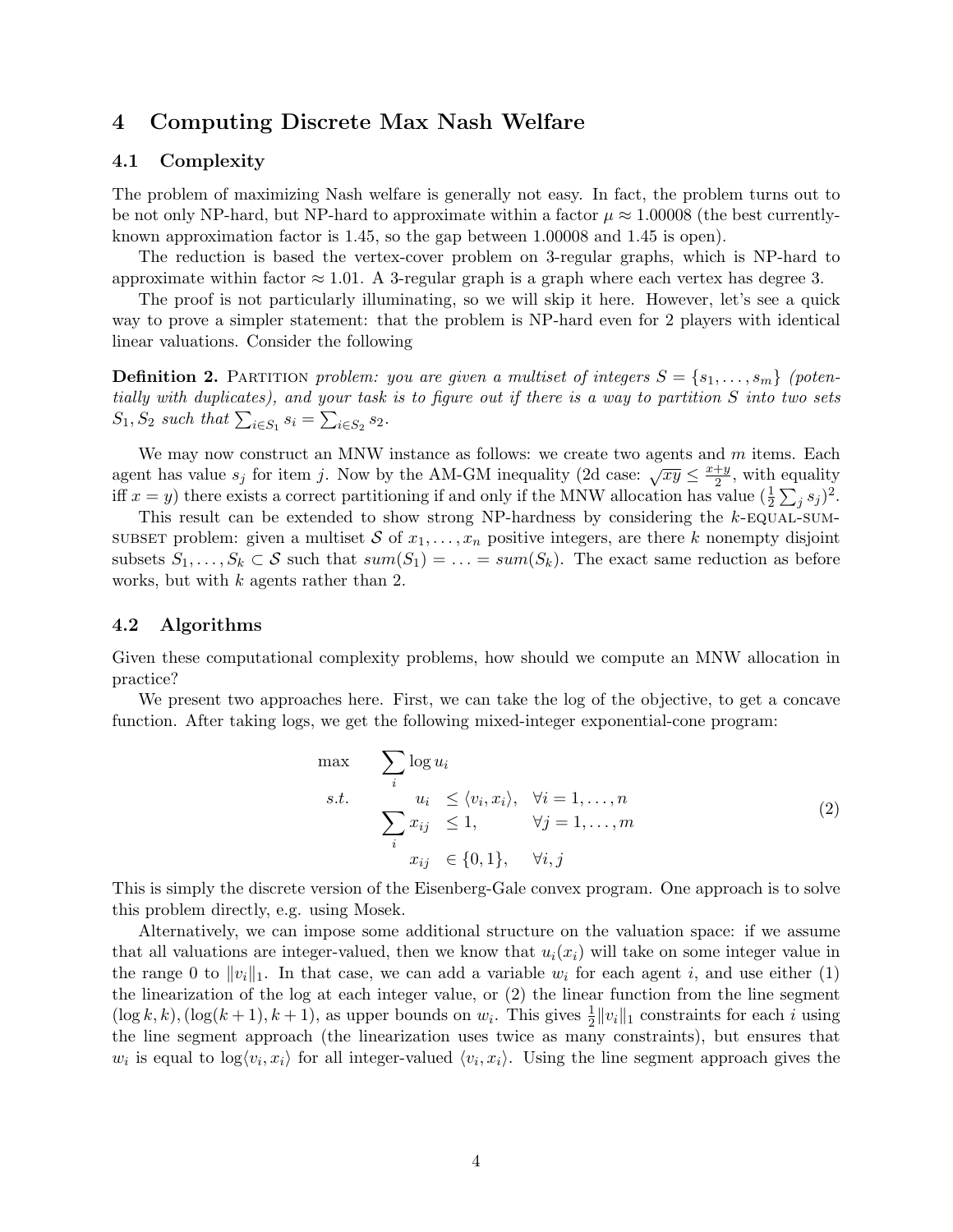following mixed-integer linear program (MILP):

$$
\max_{i} \sum_{i} w_{i}
$$
\n
$$
s.t. \sum_{j} w_{ij} x_{ij} \ge 1, \qquad \sum_{j} v_{ij} x_{ij} \ge 1, \qquad \forall i = 1, ..., n, k = 1, 3, ..., ||v_{i}||_{1}
$$
\n
$$
\sum_{i} v_{ij} x_{ij} \ge 1, \qquad \forall j = 1, ..., m
$$
\n
$$
x_{ij} \in \{0, 1\}, \qquad \forall i, j
$$
\n(3)

These two mixed-integer programs both have some drawbacks: For the first mixed-integer exponential-cone program, we must resort to much less mature technology than for mixed-integer linear programs. On the other hand, the discrete EG program is reasonably compact: the program is roughly the size of a solution. For the MILP, the good news is that MILP technology is quite mature, and so we might expect this to solve quickly. On the other hand, adding  $n \times ||v_i||_1$  additional constraints can be quite a lot, and could lead to slow LP solves as part of the branch-and-bound procedure.

Figure [1](#page-4-0) shows the performance of the two approaches.



<span id="page-4-0"></span>Figure 1: Plot showing the runtime of discrete Eisenberg-Gale and the MILP approach.

## 5 Historical Notes

The maximin share was introduced by Budish [\[2\]](#page-5-0). The results on nonexistence of MMS allocation, and an approximation guarantee of  $\frac{2}{3}$  were given by Kurokawa et al. [\[7\]](#page-5-1). The approximation guarantee was improved to  $\frac{3}{4}$  by Ghodsi et al. [\[6\]](#page-5-2). The application of MNW to fair division was proposed by Caragiannis et al. [\[3\]](#page-5-3).

A really nice overview talk targeted at a technical audience is given by Ariel Procaccia here: <https://www.youtube.com/watch?v=7lUtS-l9ytI>. Most of the material here is based on his excellent presentations of these topics.

The 1.00008 inapproximability result was by Lee [\[8\]](#page-5-4). The 1.45-approximation algorithm was given byBarman et al. [\[1\]](#page-5-5). Strong NP-hardness of k-equal-sum-subset is shown in Cieliebak et al. [\[5\]](#page-5-6).